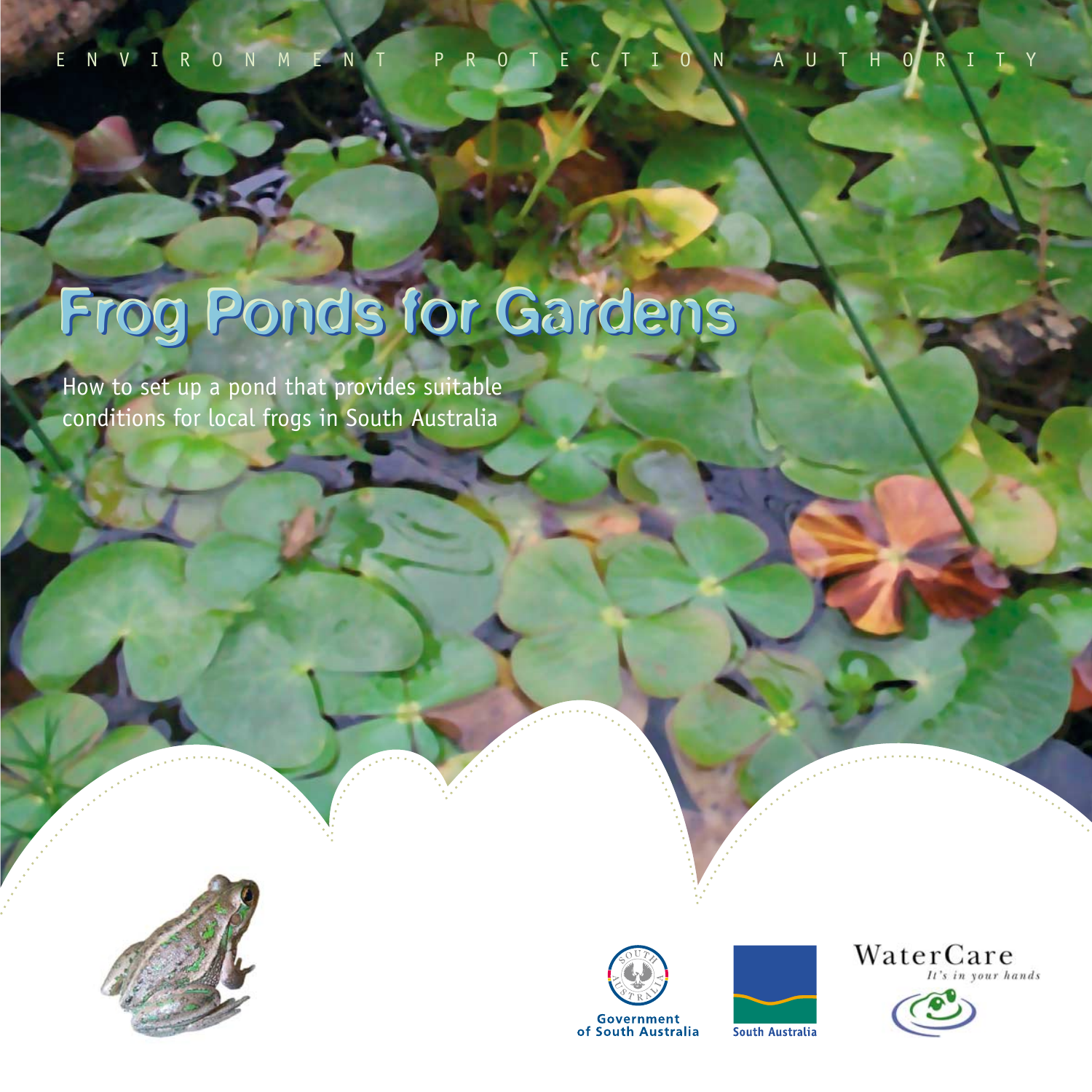## What are the benefits of frogs?

Keeping frogs can be lots of fun and, more importantly, they are a vital part of the food web. They help to control many pest species and provide food for other animals such as birds.

Unlike many frog species around the world, most frogs in the Adelaide Unlike many frog species around the world, most frogs in the Adelaide

metropolitan area are not currently believed to be declining. However,

there are now many pressures on free populations in our one there are now many pressures on frog populations in our environment.

Modifications have significantly changed the waterways—for example,

clearance of habitat, re-routing of streams, stormwater and drainage

works, and the introduction of non-native invasive species. These have

all had an impact on our frog communities.



## Why set up a frog pond?

Frog ponds are not a replacement for good waterway management; however, they may help relieve some of the stresses on frog populations. Some species have requirements that mean they are unlikely to use ponds. Some mate and lay eggs on land subject to flooding at a later date—conditions that are not easily created artificially in an urban pond.

To promote these unusual frogs, you could create or enhance a boggy spot in the garden that is allowed to flood during wet weather and dry out over summer.

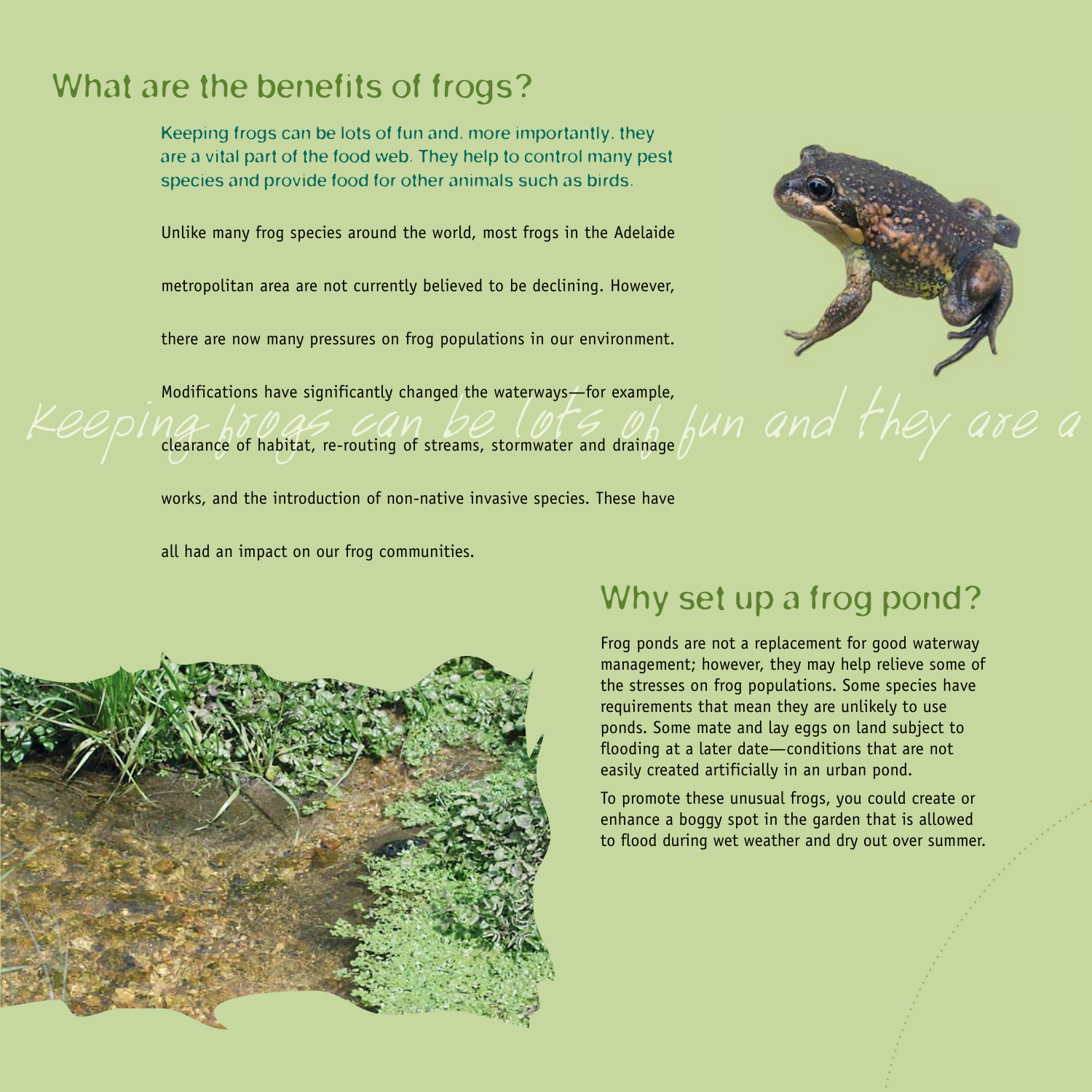## What should the pond be made from?

The choice is yours. Frogs will be happy in and around pre-fabricated ponds or those made using UV-resistant plastic pond liners, concrete or even old bathtubs. However, not all frogs are good at climbing ponds should have gentle slopes that let young frogs get out.

> Rocks, logs and branches protruding from the water are striking features that make it easier for frogs to get in and out. Many frogs will happily call from these semi-submerged logs or low branches.

> Many smaller frogs don't require deep water to breed, so a shallow pond is sufficient. However, a greater volume of water allows more tadpoles to grow.

## Where can I put a pond?

#### **Be neighbourly**

vital pa

Frogs can get quite noisy when they call, so make sure the noise will not be a nuisance. Many people hate frog calls and will get very disgruntled if they are kept awake at night—don't put the pond too close to your or your neighbours' bedrooms.

#### **Shade or sunlight?**

Position the pond so that two-thirds of the water is shaded during the day, but so it also gets some direct sunlight. Too much sunlight will result in an algae problem and too little will mean that the pond stays too cold. Shade provided by trees is acceptable as long as the pond is not directly underneath them. A build-up of leaf litter (especially from introduced deciduous trees) will quickly choke the system and some trees, such as oleanders and pines, have leaves containing toxins that may poison the water.

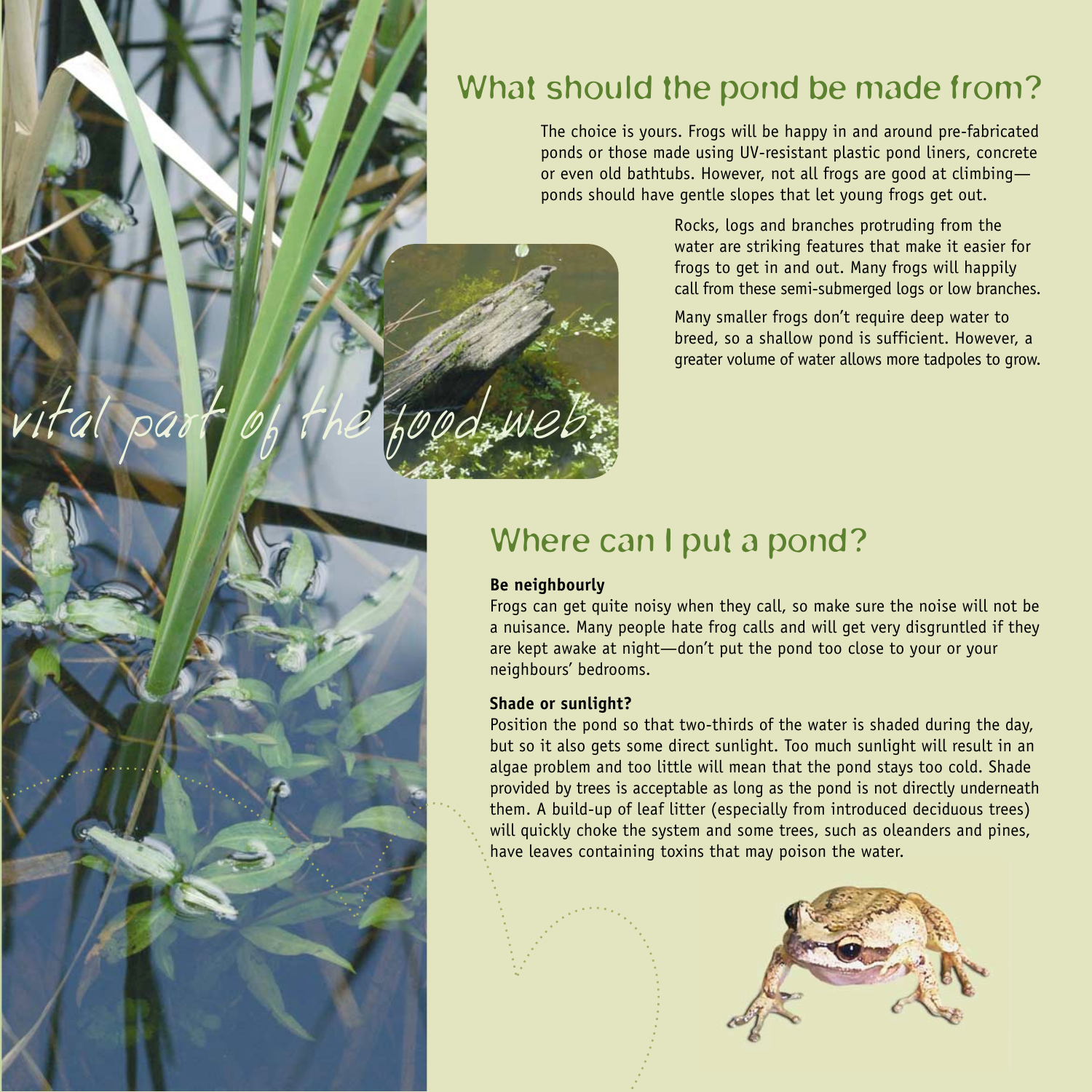## What about pollution?

Avoid run-off from compost heaps, roads or any other source of nutrients, chemicals or other pollutants. These may kill the frogs and other pond creatures.

## What do I need to watch out for?

If you construct a pond out of concrete, you will need to let it sit for about a month before adding frogs, so that the lime has time to leach out.

It is much easier to install pre-made ponds. Fibreglass or plastic ponds now come in many sizes, shapes and styles. They can also be extended with artificial streams, side ponds and waterfalls. They look great, are very easy to install and can be moved if the location is not quite right.

Many people like fountains in their ponds. Too much water flow may discourage some frogs, but most pond species will tolerate a circulating pump that runs a gently flowing waterfall or stream. A low voltage system is the safest option and you will not need an authorised electrician for its installation.



Adding a surro

## Caution: Be child-aware!

In South Australia, ponds aren't subject to the safety regulations that apply to swimming pools, but they should be child-safe. The pond shouldn't have steep sloping sides that prevent a child getting out easily. Planting bog gardens, lots of vegetation or installing non-corroding mesh just under the water will help restrict child access.

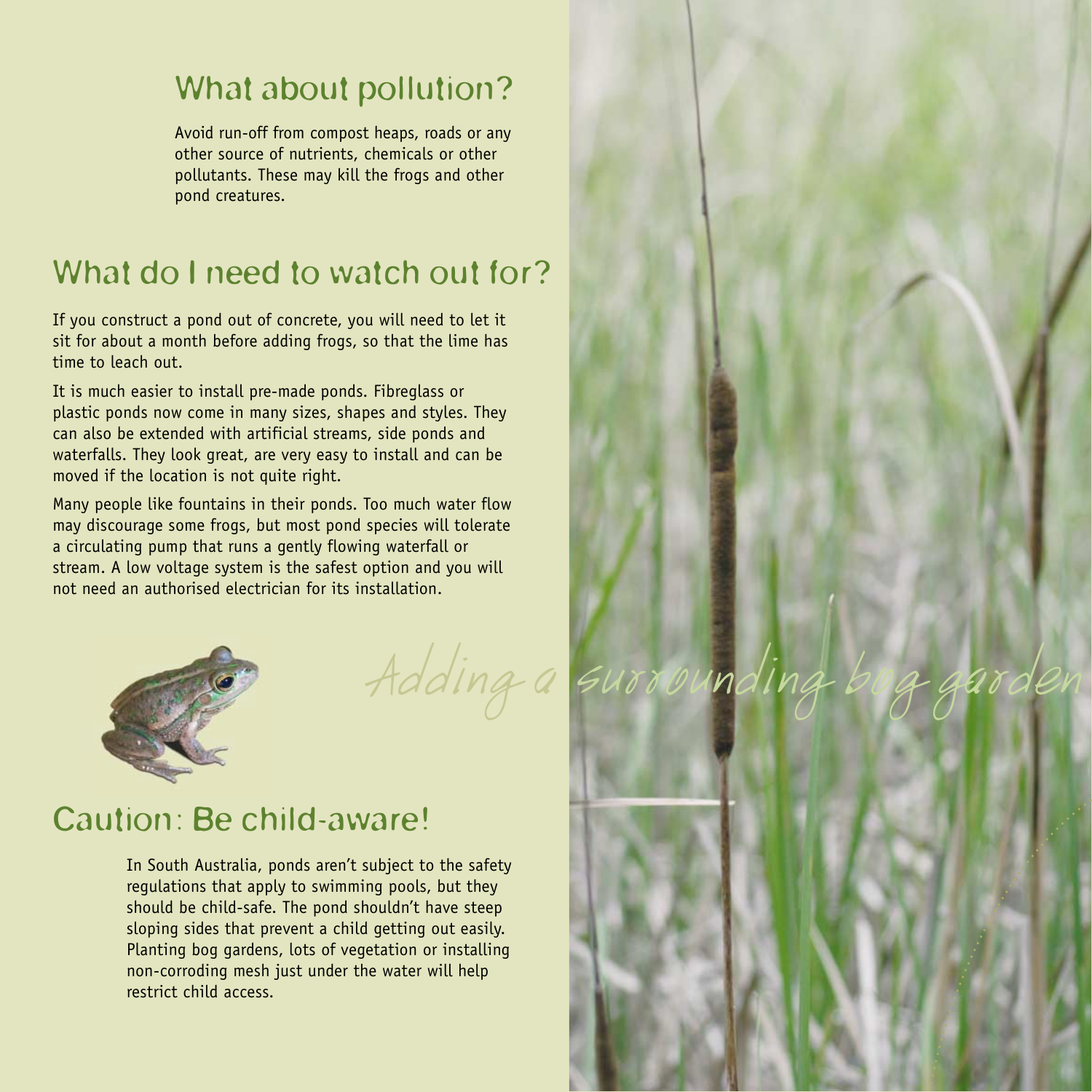## What are the benefits of a bog garden?

Adding a surrounding bog garden discourages cats and other predators and provides additional habitat for frogs (especially ground-dwelling species) and their prey. Bog gardens will be a major site of frog calling activity and will help prevent young frogs dehydrating. They contain marsh plants (such as grasses, mosses, reeds and other water tolerant plants) and are kept wetter than the surrounding garden—possibly incorporating an overflow from the pond. Stones, branches and logs also provide additional refuge sites.

If you want to provide frog sheltering sites, but not breeding sites, a bog garden is the solution. You can create a small one by sinking a shallow tub or wading pool, filling it with very moist soil, extensively planting with suitable vegetation and keeping it wet. Alternatively, you could connect a bog garden to the main pond via a water pump or stream feature.

discourages cats and other predators

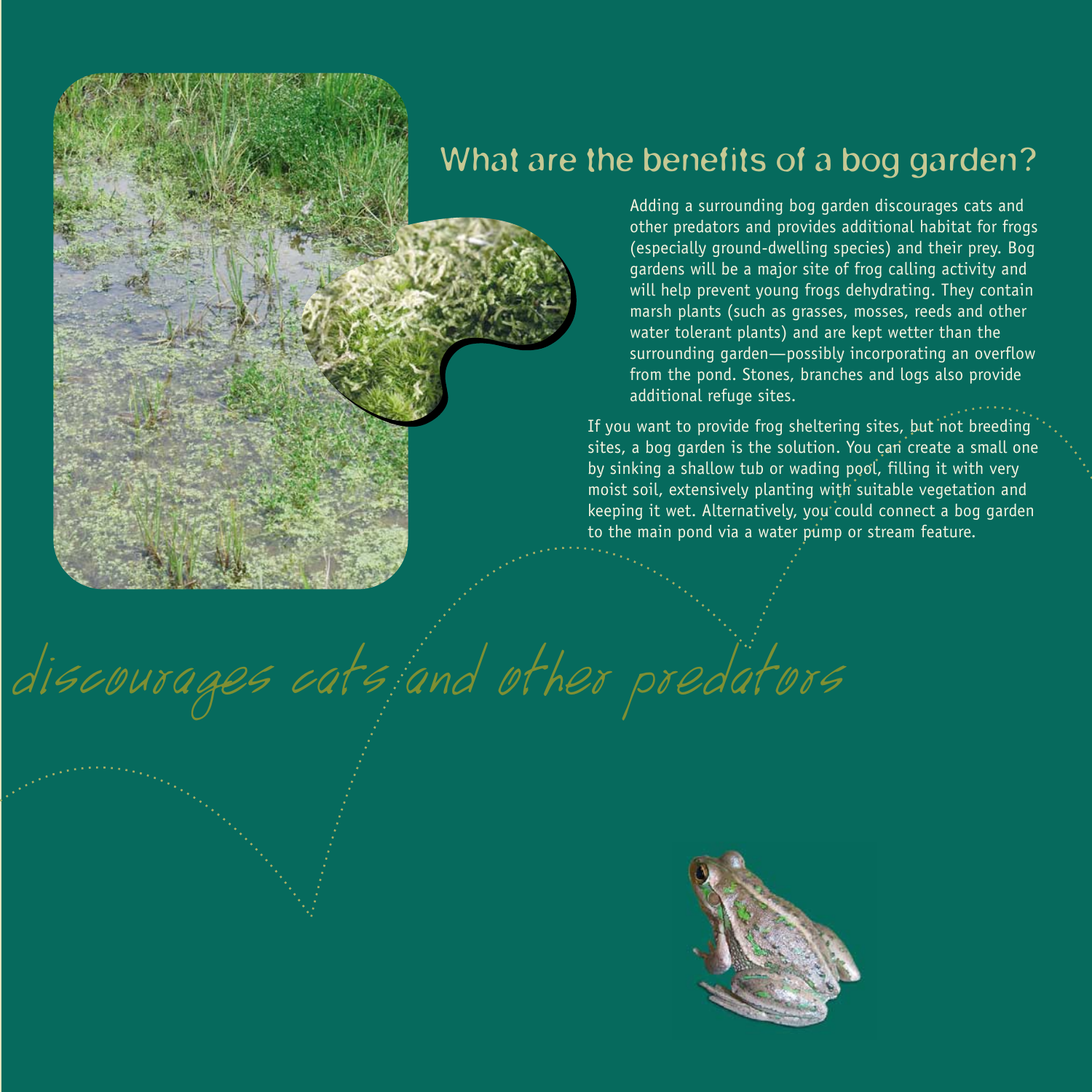Wherever possible, choose plants that are local to your area. Many native plant nurseries and garden centres can provide plants grown from local seed stock. Native plant societies are a great source of information about the plants local to your area and may sell them.

Local native plants have a greater chance of growing successfully in the soil types in your area. They often use less water, provide ideal conditions for local frog species and will attract insects and other prey items for the frogs. They will also attract other native wildlife to your garden, including many varieties of birds.

Plant many different types both in and around the pond, including grasses, reeds, ground covers, small shrubs, ferns, sedges, aquatics, trees and flowering species. A variety of plants will create a range of refuge sites where different frog species can shelter. Plants of different heights and sizes will give a combination of shaded and unshaded areas, with different temperatures for the frogs to sit in.

Plenty of mulch around the garden will help keep the area moist while conserving water. It will also provide sheltering spots for the frogs and attract insects and other prey for the frogs to eat.

## What plants should I have in the pond?

## Wherever possible, choose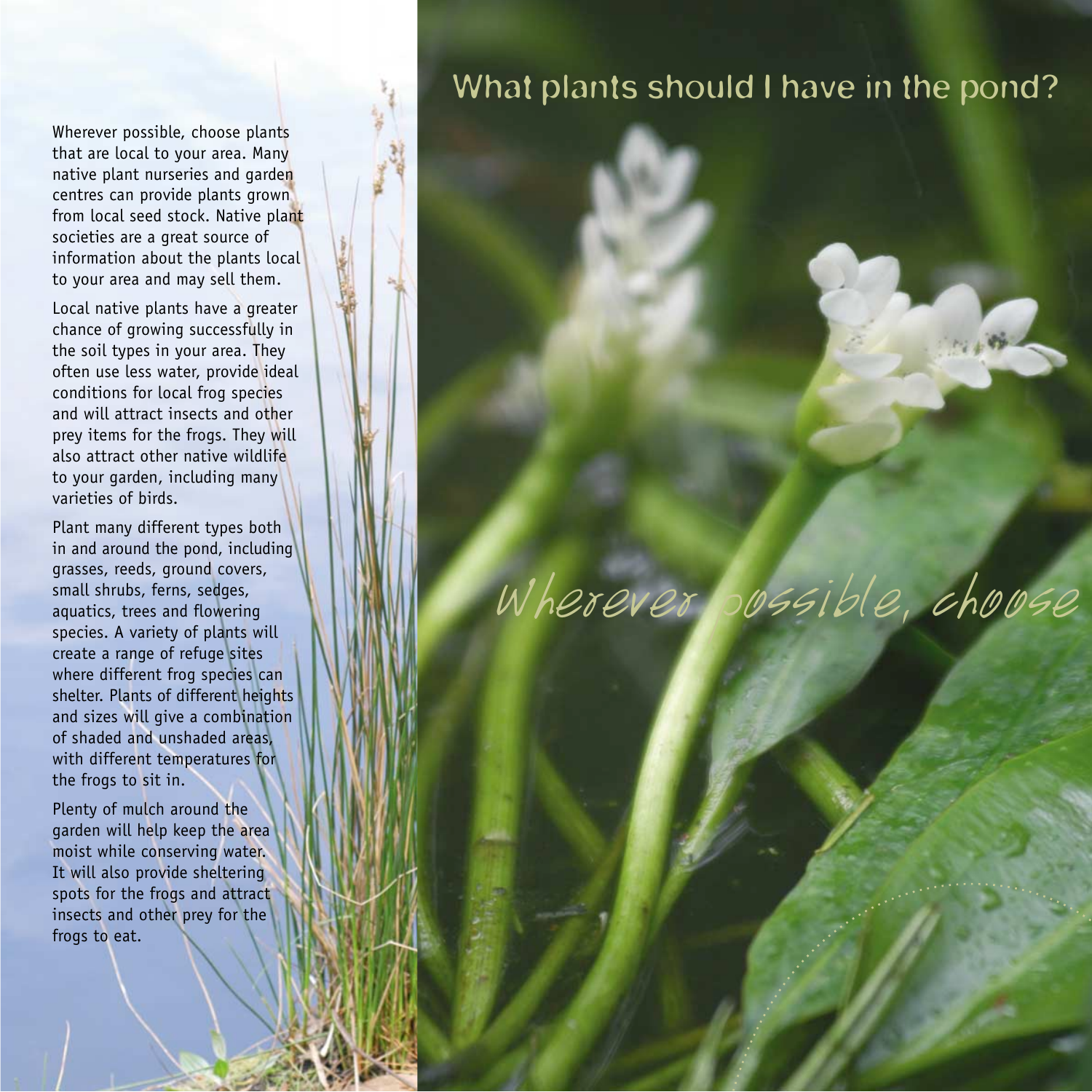Different frogs have different requirements. A mix of plants will support a mix of frogs.

#### **Some plants that may be suitable in your area:**

#### **Free-floating**

azolla *(Azolla spp)*  duckweed

*(Lemna spp)* 

#### **Floating (but attached at base)**

swamp lily nardoo wavy marshwort *(Marsilea mutica) (Nymphoides crenata) (Ottelia ovalifolia)* 

#### **Emergent**

rush *(Juncus spp)*  rice sedge/dirty dora *(Cyprus difformis)*  common spikerush

*(Eleocharis acuta)* 

#### **Submerged**

curly pondweed *(Potamogeton crispis)*  blunt pondweed *(Potamogeton ochreatus)*  ribbonweed *(Vallisneria gigantea)* 

#### **Some introduced plants are considered noxious species and should never be used:**

plants that are loca

water hyacinth water lettuce salvinia

*(Eichharnia crassipes) (Pistia stratiotes) (Salvinia molesta)* 

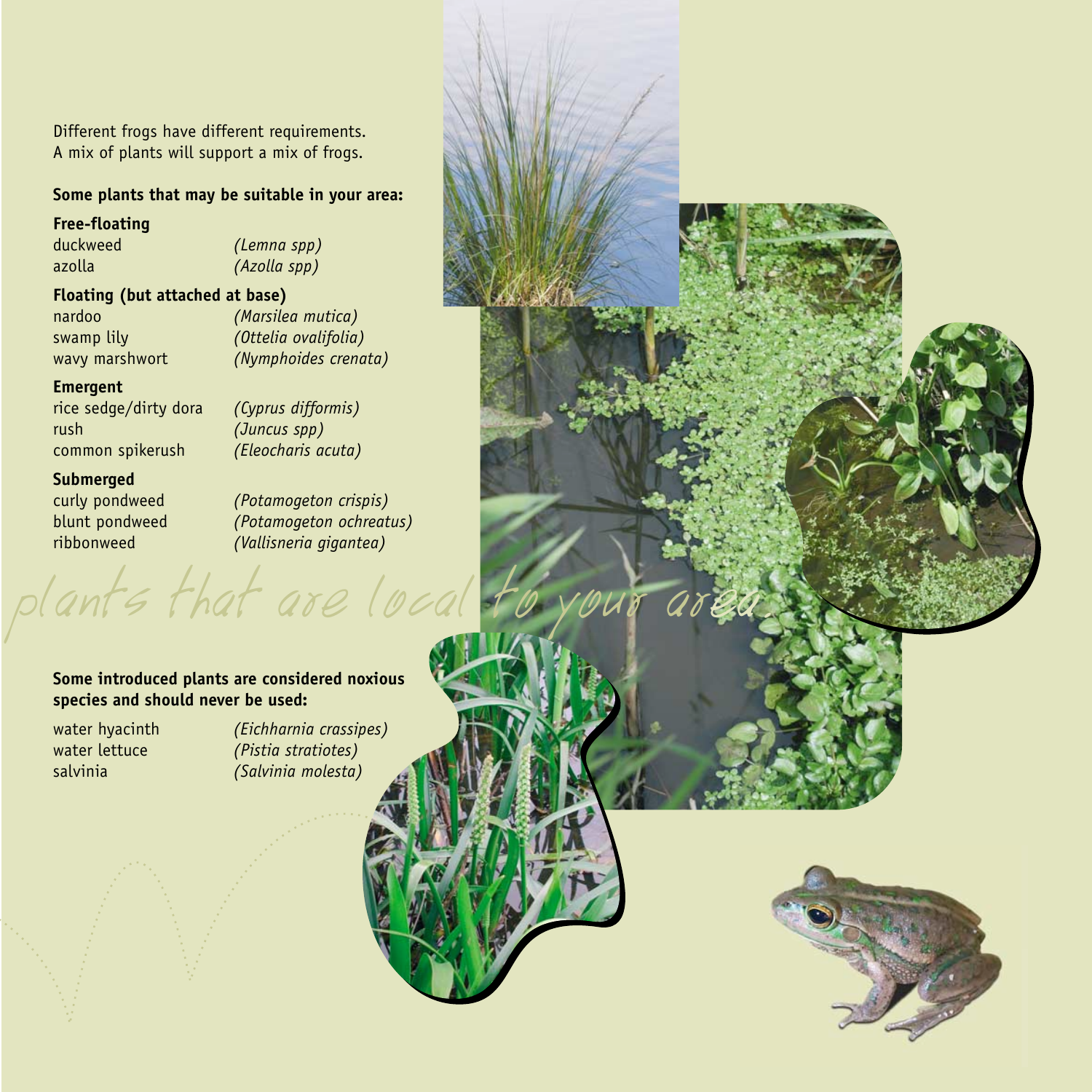## healthy for frogs? How do I keep the garden

Frogs are very sensitive to herbicides, insecticides, fertilisers and many other commonly used garden chemicals. To keep frogs in your garden, stop using these chemicals around the pond—ideally, stop using them altogether. Frogs in your garden will help control many pest species, so you will not need to spray.

Many species are intolerant of chlorine and other tap water additives. Use rainwater to fill your pond, or allow tap water to sit in the sun for a few days to let the chlorine evaporate. Make sure the water is not too hot when putting it in and only add about 5% of the total pond volume per day. Otherwise, the sudden change could kill the tadpoles and other pond organisms.

Frogs in your garden will help control many pest species, so you will not need to spray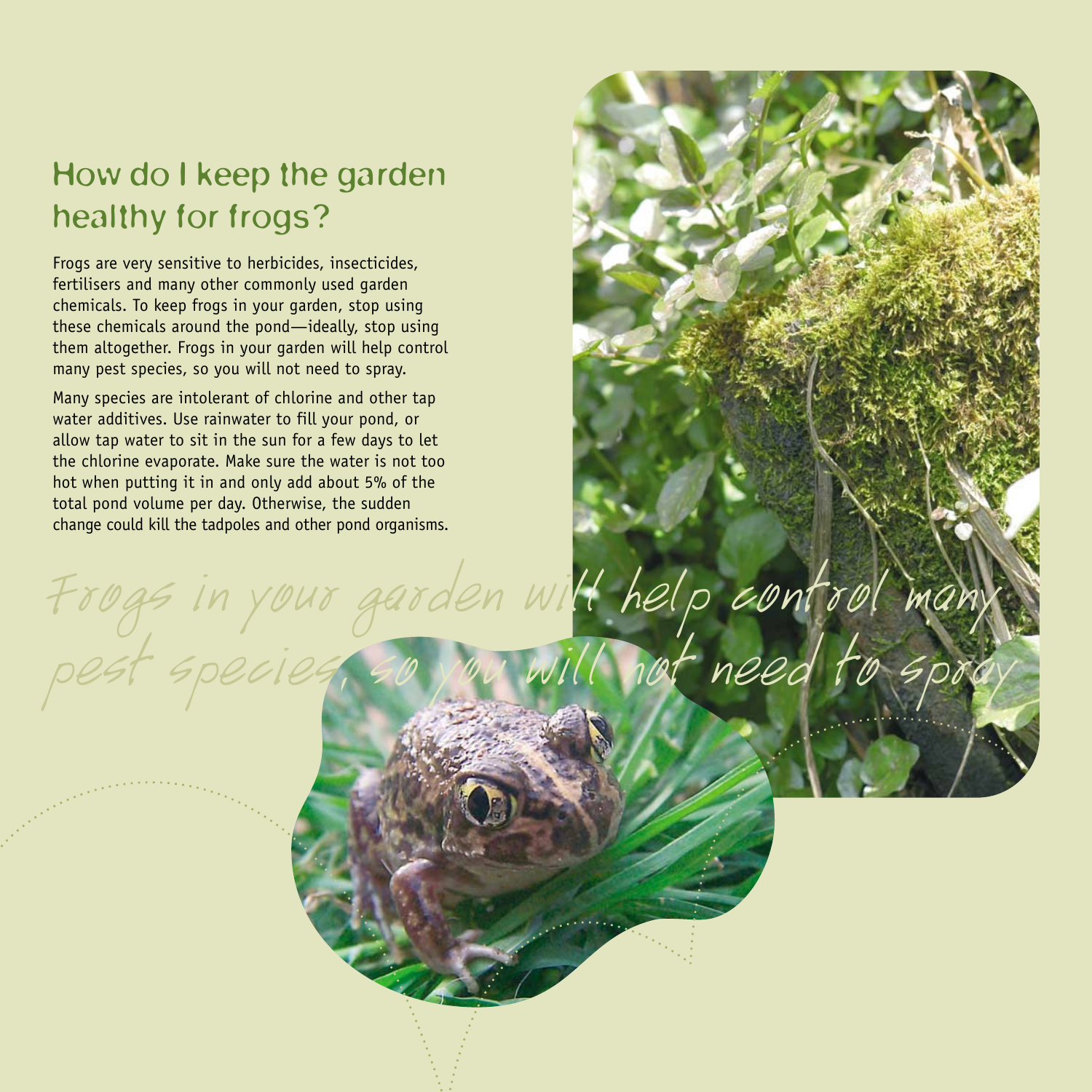## What about mosquitoes or fish?

The habitats frogs prefer also tend to be ideal for mosquitoes. However, many tadpoles will eat mosquito larvae during their normal feeding activities and reduce the build-up of mosquito numbers.

Another way to help control mosquitoes is to increase the movement of the surface water, for example, using a fountain or waterfall. However, many tadpoles also dislike too much water movement, so you will need to work out a balance.

You could introduce small fish into the pond if mosquito numbers become intolerable, but generally fish and tadpoles don't mix, so only add fish as a last resort. Never add goldfish or Gambusia (plague minnow/mosquitofish)—these will destroy your frog population!

As a rule, all fish are likely to eat tadpoles, but some of the smaller native fish will only eat small tadpoles. If you have a lot of aquatic vegetation and only a few fish, especially in a shallow area, you should get enough tadpoles surviving in your pond to become frogs.

Only add fish if there is absolutely no chance of them escaping and entering local waterways.

# gir taupoles surviving in your point to become riogs.<br>there is absolutely no chance of them escaping and entering local waterways.<br>Generally fish and  $\frac{1}{2}$  and  $\frac{1}{2}$  and  $\frac{1}{2}$  and  $\frac{1}{2}$  and  $\frac{1}{2}$  and

#### **Some fish that may be suitable, available from many pet shops:**

| Murray rainbowfish        |
|---------------------------|
| mountain galaxia (minnow) |
| chanda perch (glassfish)  |

*(Melanotaenia fluviatilus) (Galaxias olidus) (Ambassis agassizii)* 

#### **Others less common in pet shops but also suitable:**

| Australian smelt                 | (Retropinna semoni)                      |
|----------------------------------|------------------------------------------|
| blue spot goby (Swan River goby) | (Pseudogobius olorum)                    |
| fly-specked hardyhead            | (Craterocephalus stercusmuscarum fulvus) |
| southern pygmy perch             | (Nannoperca australia)                   |

**Note:** Native fish shouldn't be collected from the wild. The southern pygmy perch is a state-protected species, so it must only be purchased from an authorised dealer that sells captive-bred stock from South Australian populations.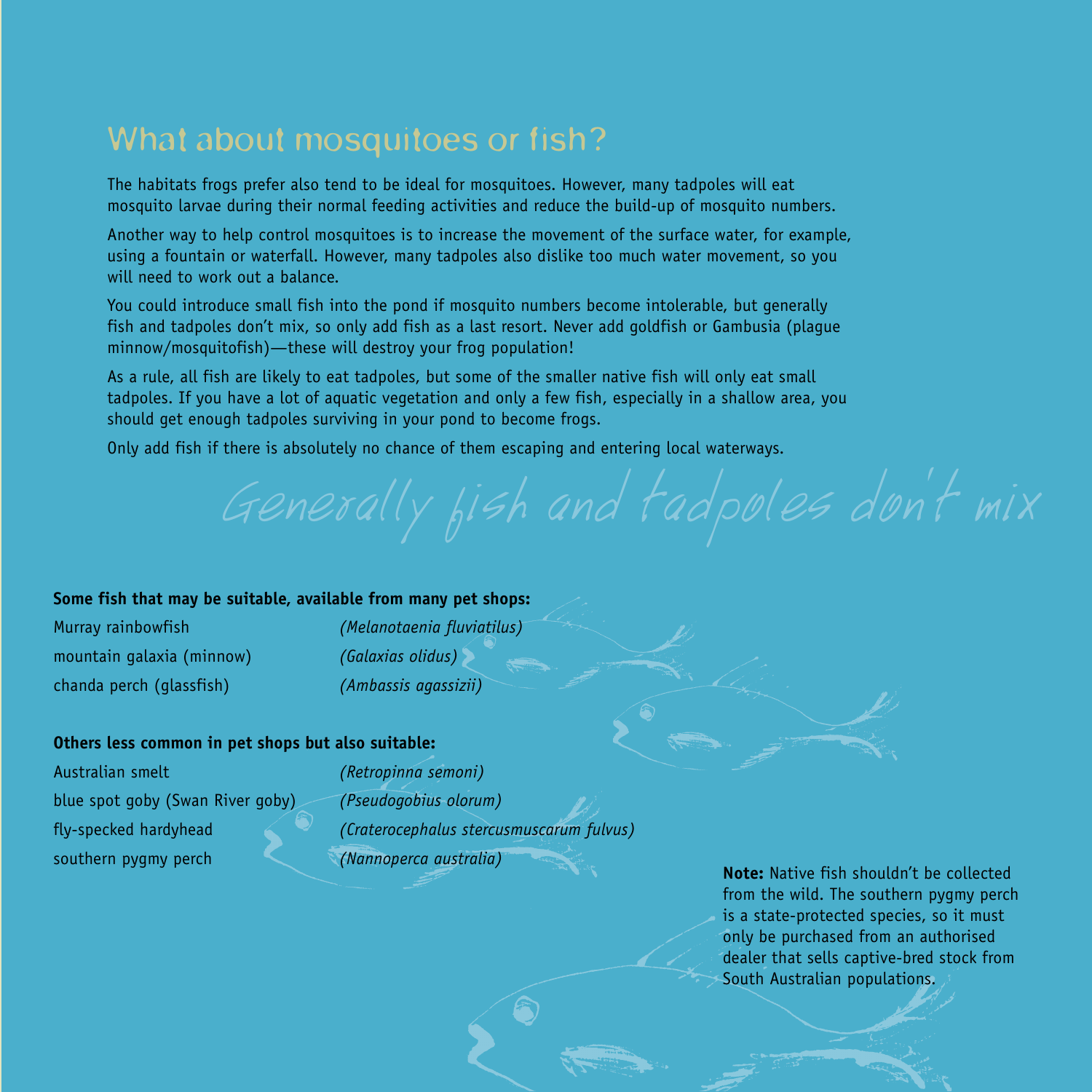## Where do I get the frogs/tadpoles?

It may take a few months but frogs will often make their own way to your pond. In fact, frogs are often present in people's gardens in some of the most urban locations but, because they don't have any breeding sites, they go unnoticed. When a pond is provided, the frogs often start breeding!



However, if frogs are not finding your garden, there are a few different ways to introduce them. **DOs and DON'Ts** 



Don't take large numbers of frogs or tadpoles from wild populations. Although it may look like there are many tadpoles at a site, most wild tadpoles don't survive to become adult frogs. A frog may lay a few hundred eggs, but only a small percentage will survive to breed.

Don't collect frogs, eggs or tadpoles from National Parks and reserves.

Do get tadpoles from a friend or neighbour with a frog pond.

Do get tadpoles from a local breeder or pet shop. However, if they cannot tell you where their tadpoles came from, don't buy them for your pond.

## A frog is not just a frog!

Each frog population is adapted to its own environmental conditions. Slight changes in rainfall, food sources, soil type, temperature and vegetation may have a big impact. For example, a Spotted Grass Frog in Mount Gambier has very different requirements and experiences from a Spotted Grass Frog living in the Flinders Ranges. If a Mount Gambier frog was relocated and interbred with a Flinders Ranges frog, their offspring would be greatly disadvantaged and may not survive the conditions. Only release frogs in an area within 50 km of their birthplace. If you are not sure, don't risk it!

> Only release local frog species! For example, there have been many reports of Peron's Tree Frog in unsuitable locations in South Australia. Peron's Tree Frog is a beautiful, large frog, but its normal distribution is the Murray Valley and the South East. Outside these regions, it could have a big impact on local frogs, as large frogs often feed upon small frogs and compete for food, shelter and breeding sites.

Only release a few frogs in a new area! If your pond supports lots of frogs that successfully breed you may be tempted to release some of them in a nearby waterway. Take care. In the wild, only the strong tadpoles survive to adulthood. In a pond, predation, starvation or desiccation kills fewer tadpoles, so many of the weaker ones survive to adulthood. Releasing large numbers of pond frogs may genetically reduce the wild population. If you must get rid of some, give them to a friend for their pond or just release a very small number. Ordinarily, your frog pond will naturally reach an upper limit and large numbers of frogs will not occur.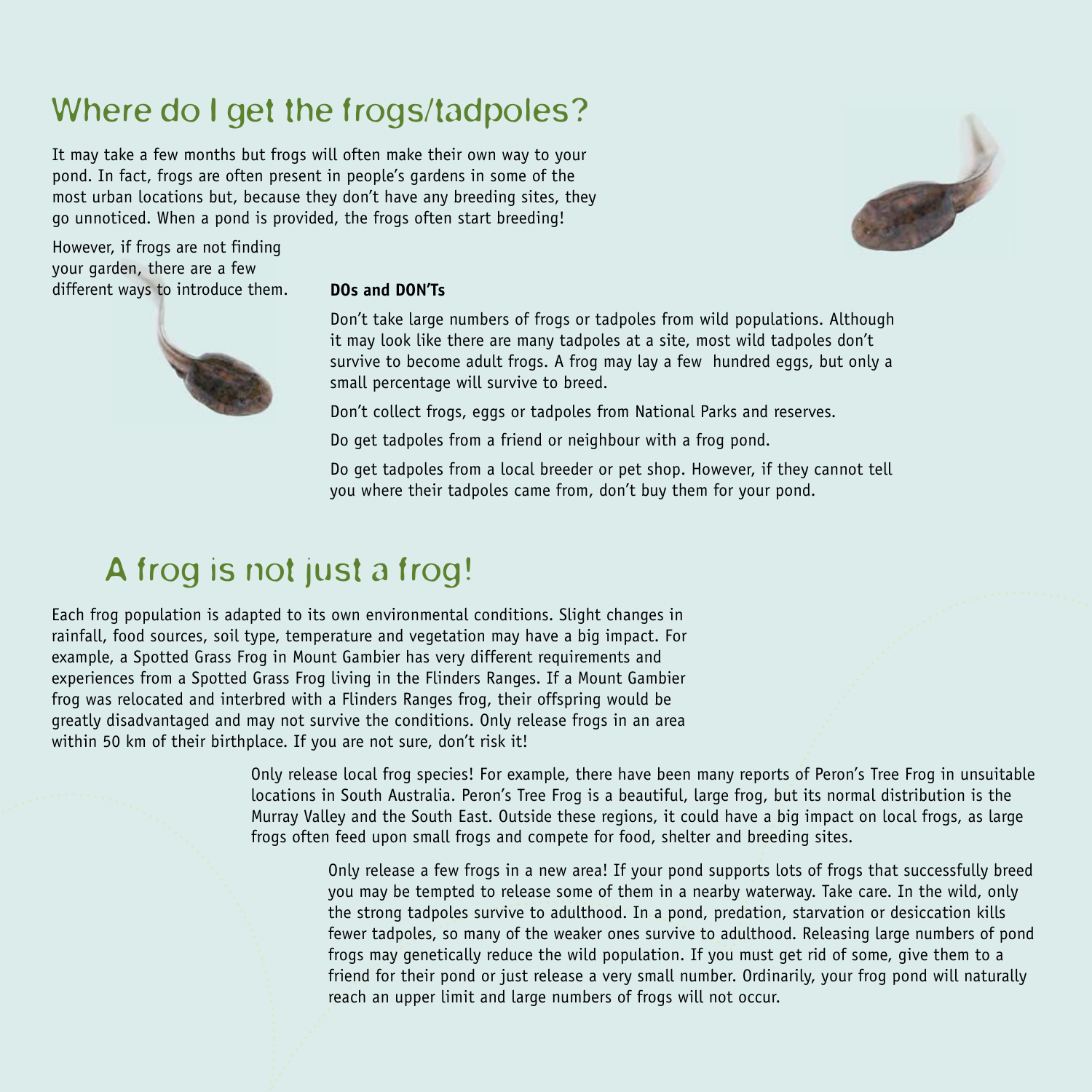## What do I feed frogs and tadpoles in a pond?

In a well-balanced pond, you won't need to feed them. Tadpoles will eat pond algae and other aquatic vegetation. Frogs will eat insects and other invertebrates attracted by the native plants in and around the pond area. If you really want to feed the tadpoles, you can add a small amount of tropical fish flakes or softened lettuce or spinach (but not cabbage).



#### **Simple instructions for softening lettuce or spinach:**

- 1. Wash the leaves really well to remove any chemical residues.
- 2. Either freeze them in small packs, or drop them in boiling water for a few minutes until just limp (If you prepare a large batch, freeze some in small packs for later use).
- 3. Only add enough food for the tadpoles to eat in about one hour (no more than a couple of leaves for a few dozen tadpoles).
- 4. Don't add hot or cold lettuce to the pond. If frozen, thaw it then add a small amount to the pond. If boiled, allow it to cool before putting it in the pond.
- 5. Remove any uneaten food after an hour or the pond will foul very quickly.

A good way to feed frogs is to place small amounts of fruit around the pond where frogs are likely to sit (for example, hidden in hollow logs or in rock piles). The fruit will attract small insects that frogs will readily consume.